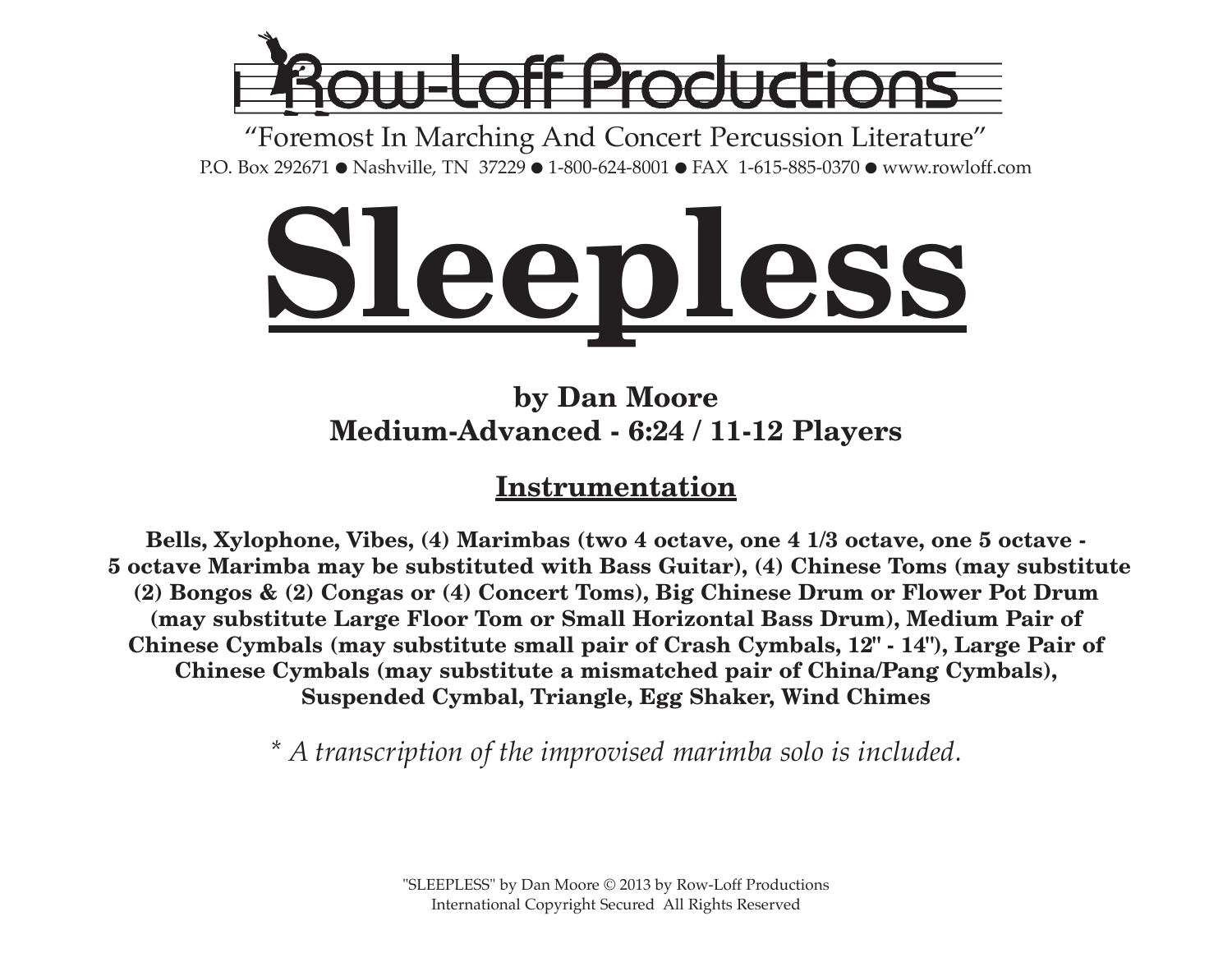#### *About The Composition*

*Sleepless* was composed for a performance tour of The People's Republic of China with Iowa Percussion in the summer of 2006. It is dedicated to my friend and professor of percussion at the China Conservatory in Beijing, Jiao Shan Lin. *Sleepless* is a groove-oriented piece that combines Western percussion instruments such as vibes, marimba, bells, and xylophone with traditional Chinese drums and cymbals. The music also features elements of Western and Chinese musical styles.

When I compose, much of the work is done in my head — connecting ideas, developing themes, etc. Sometimes I will play around with ideas on different instruments and collect them in a notebook. The main theme of *Sleepless* came from an improvisation I had done many years earlier with Nashville friends and percussionists Tom Roady and Roy "Futureman" Wooten.

So, you wait and wait until the music is fully (or mostly) formed, and when the process is complete you have no choice but to immediately sit down and get it all down on paper (or computer). As the deadline for the tour loomed I finally got the inspiration for this piece late one summer evening. After working through the night I was putting on the finishing touches at about 9:00 a.m. — symbolized by the last nine notes of the piece — and inspiring the title *Sleepless.*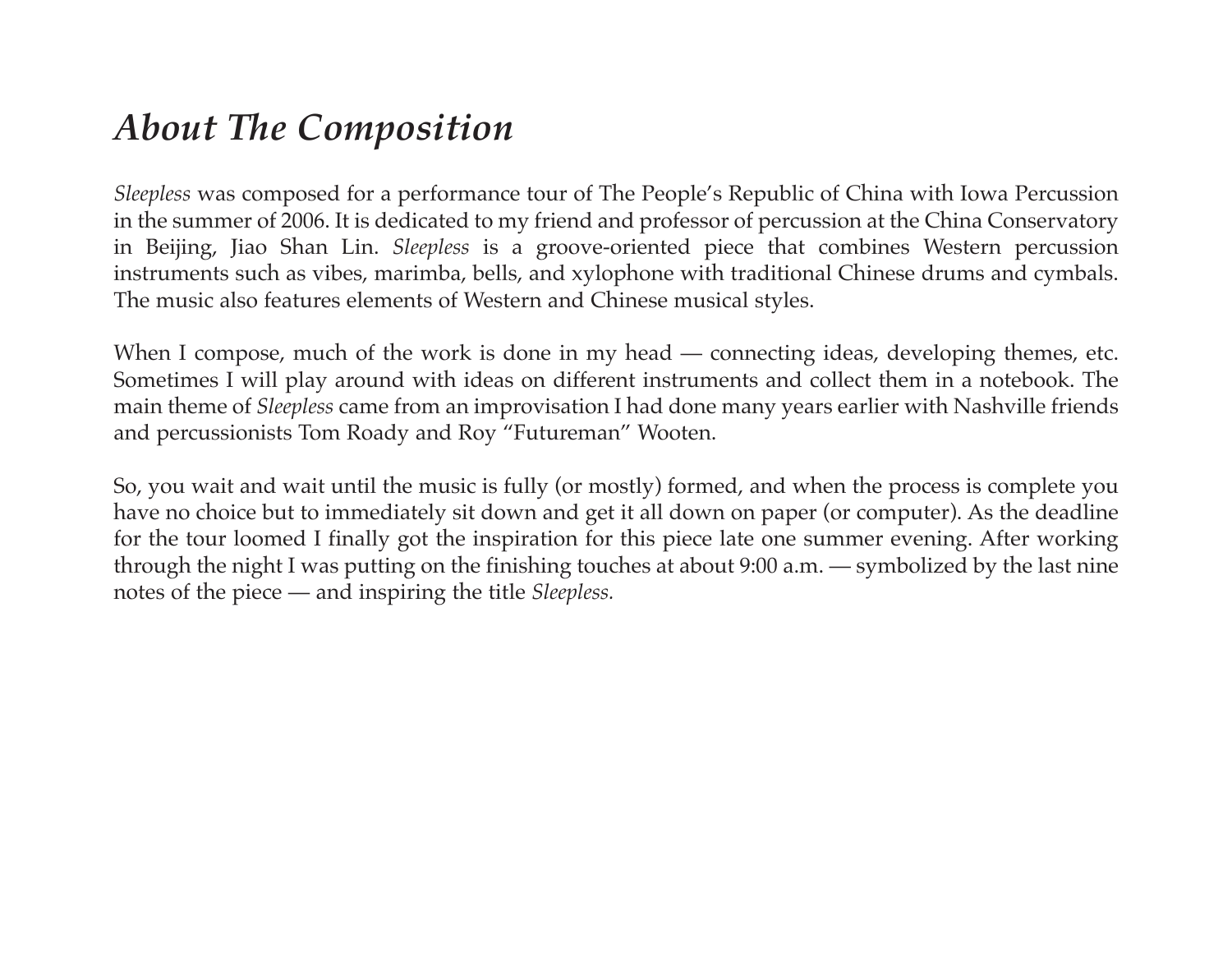### **Sleepless**



"SLEEPLESS" by Dan Moore © 2013 by Row-Loff Productions International Copyright Secured All Rights Reserved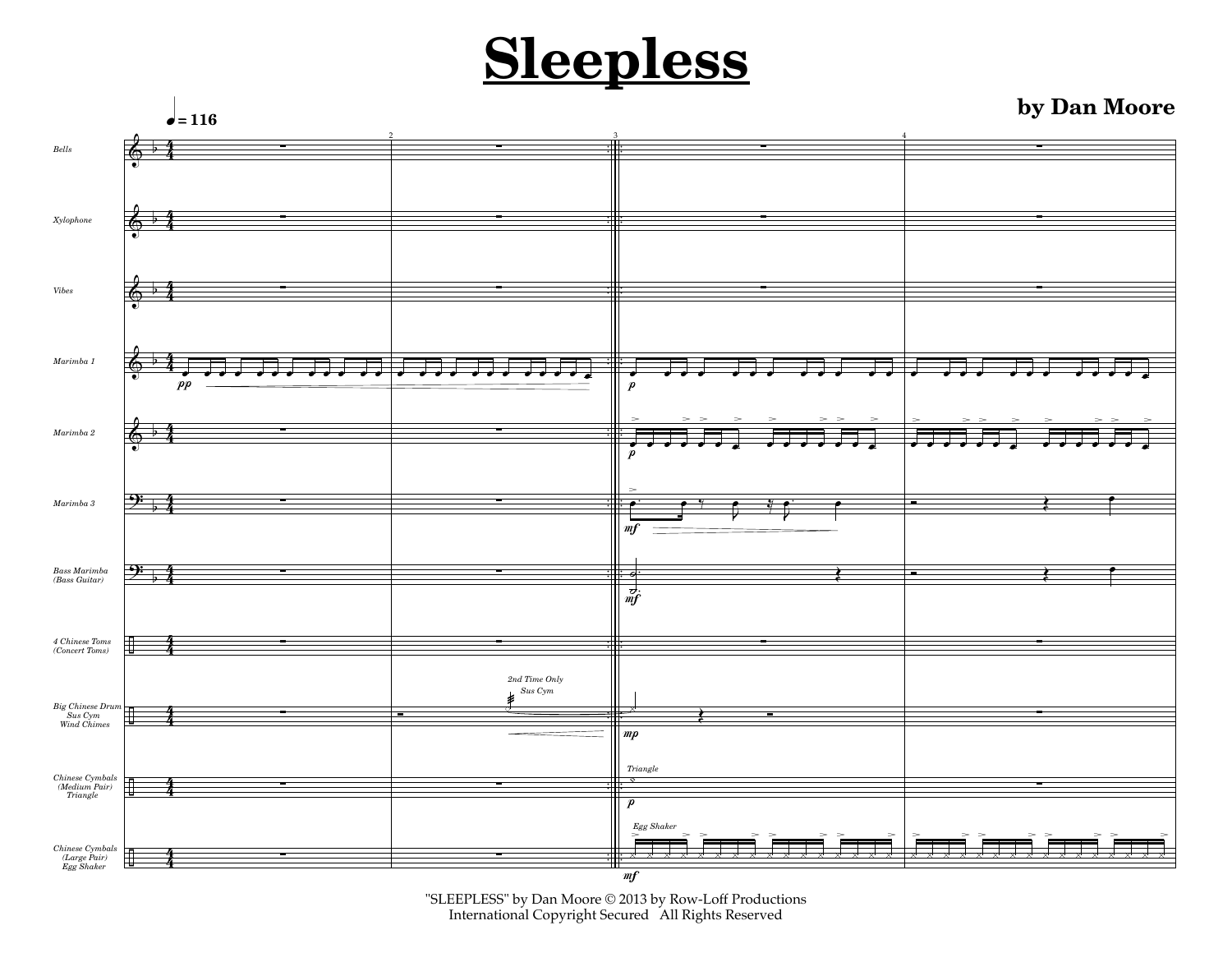# $\underset{pg. 2}{\textbf{Sleepless}}$



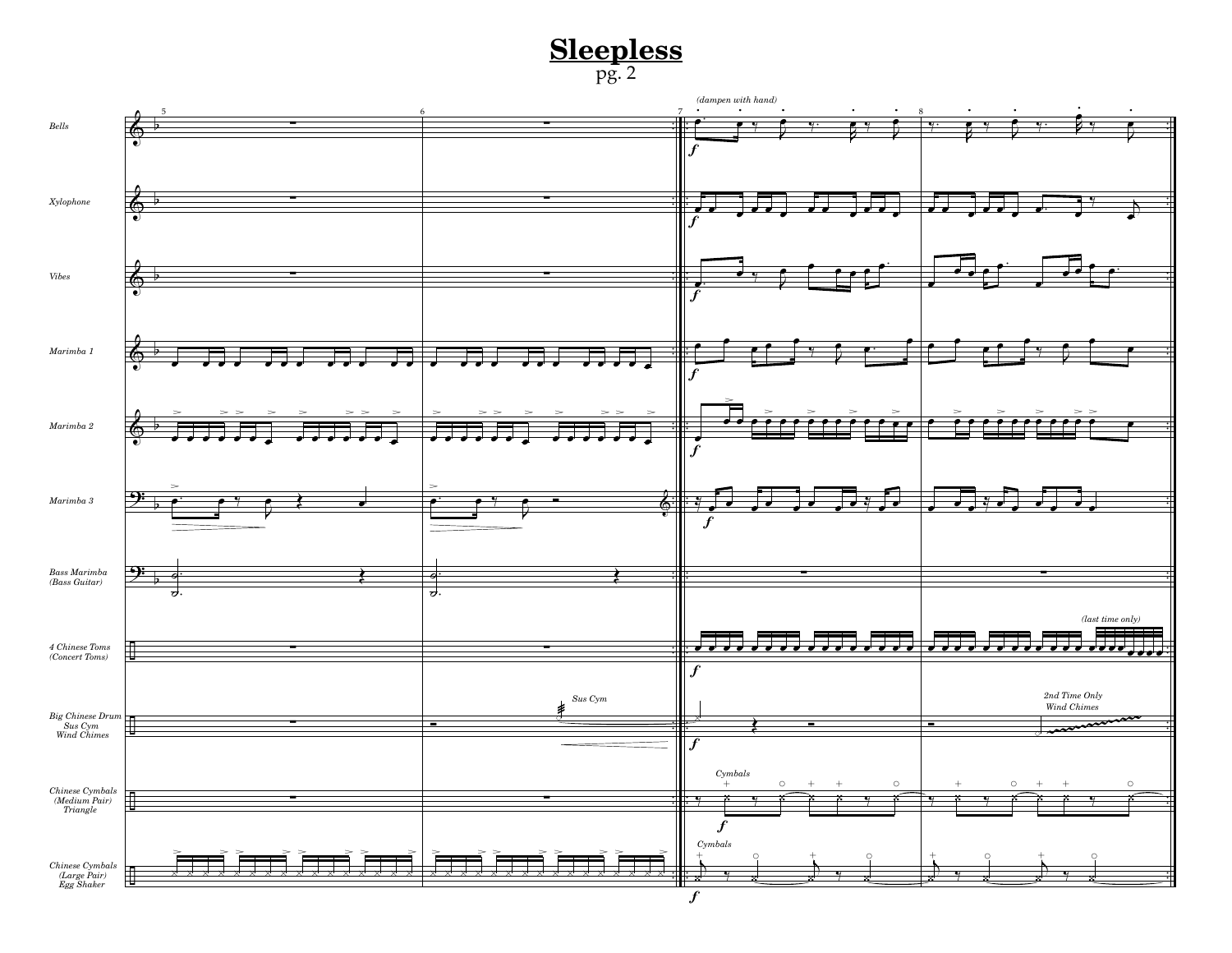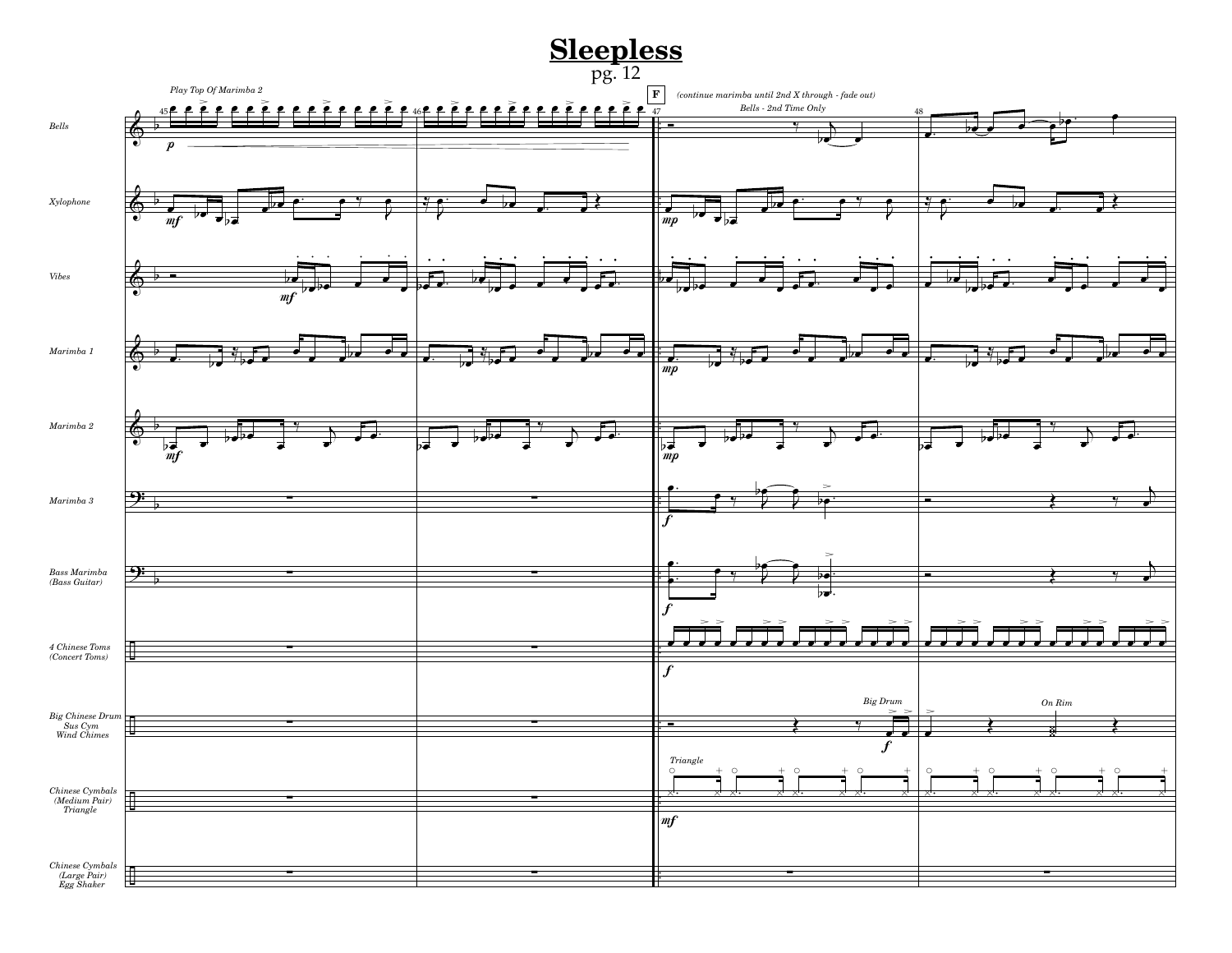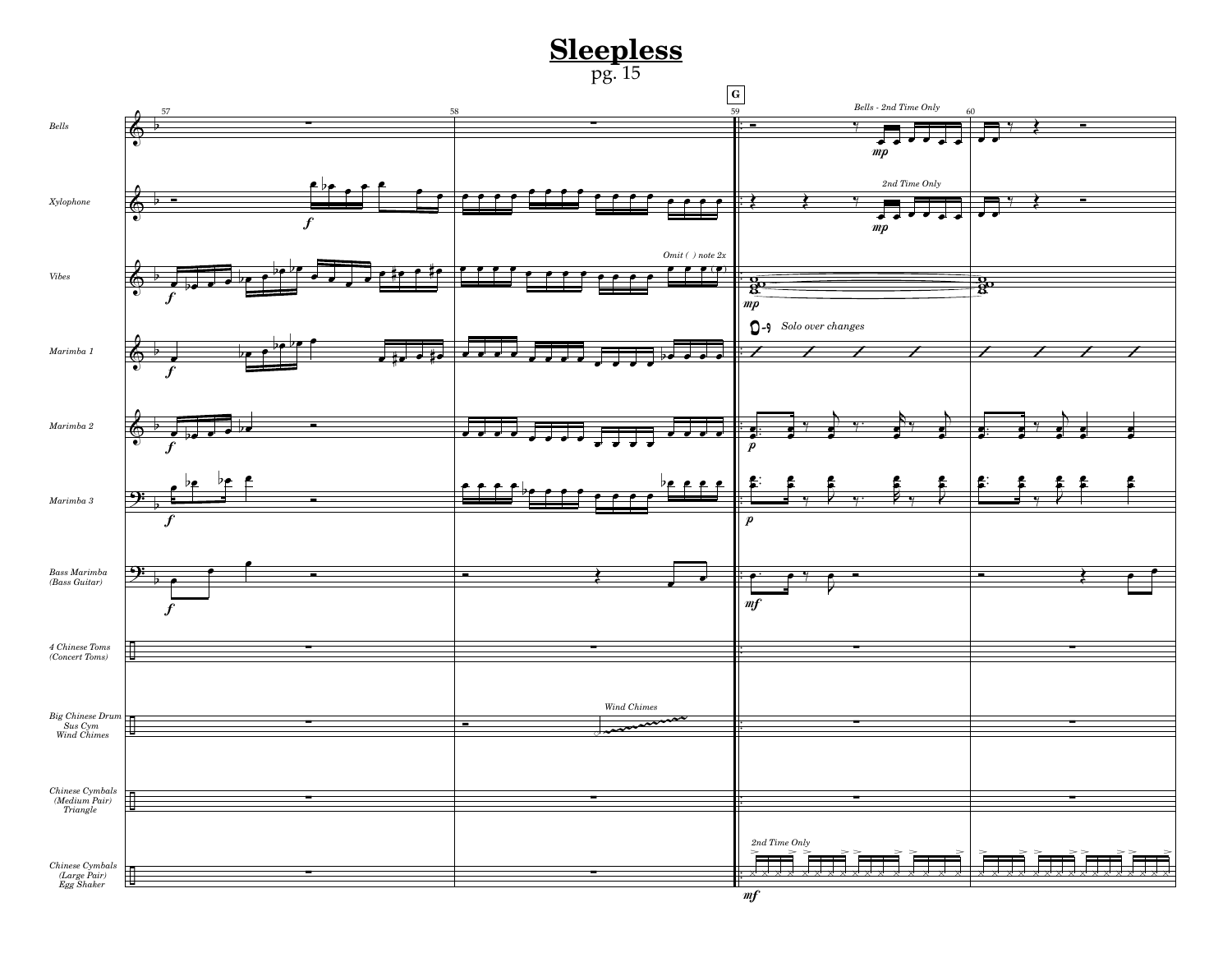# $\underset{\mathrm{pg. 16}}{\textbf{Sleepless}}$



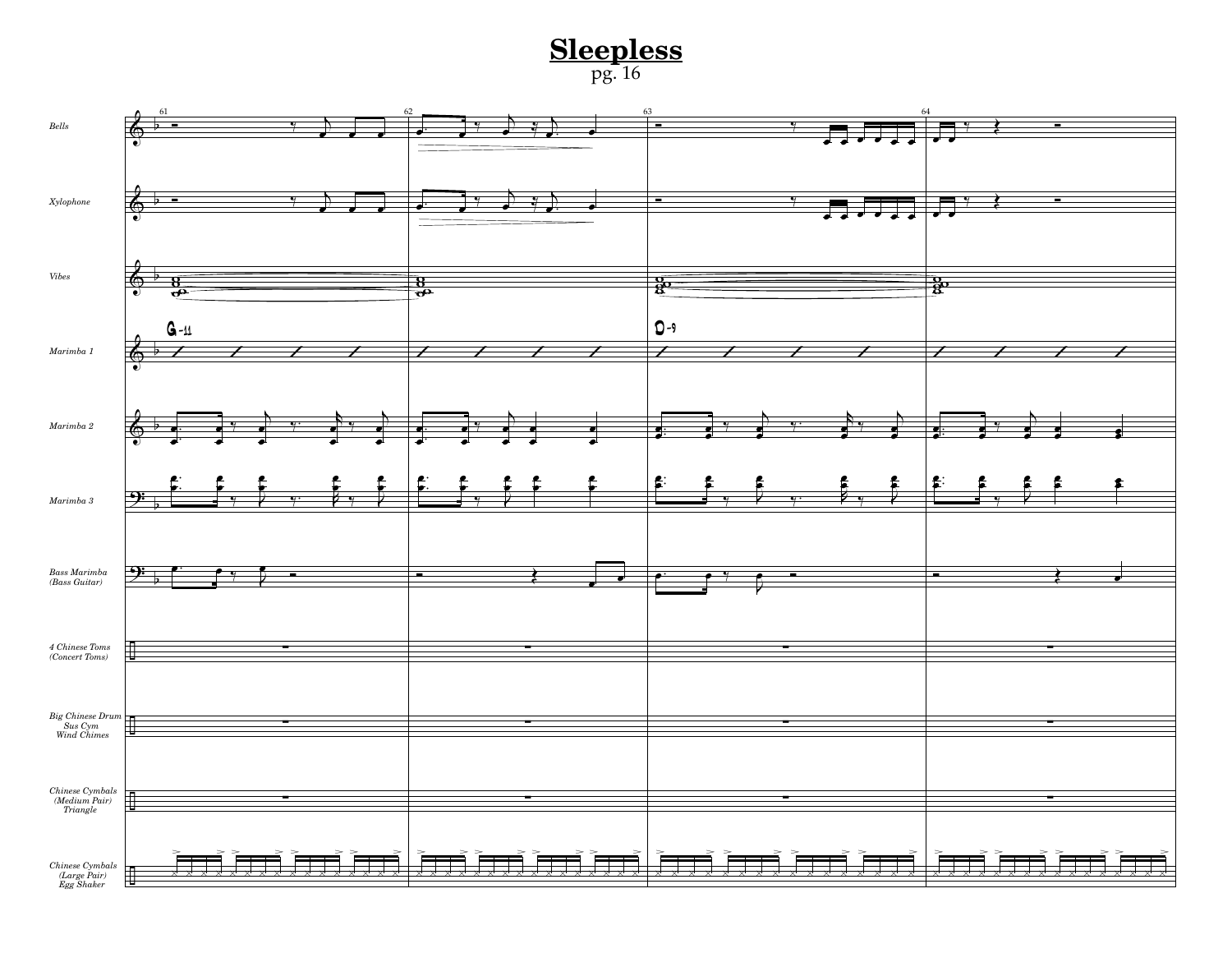